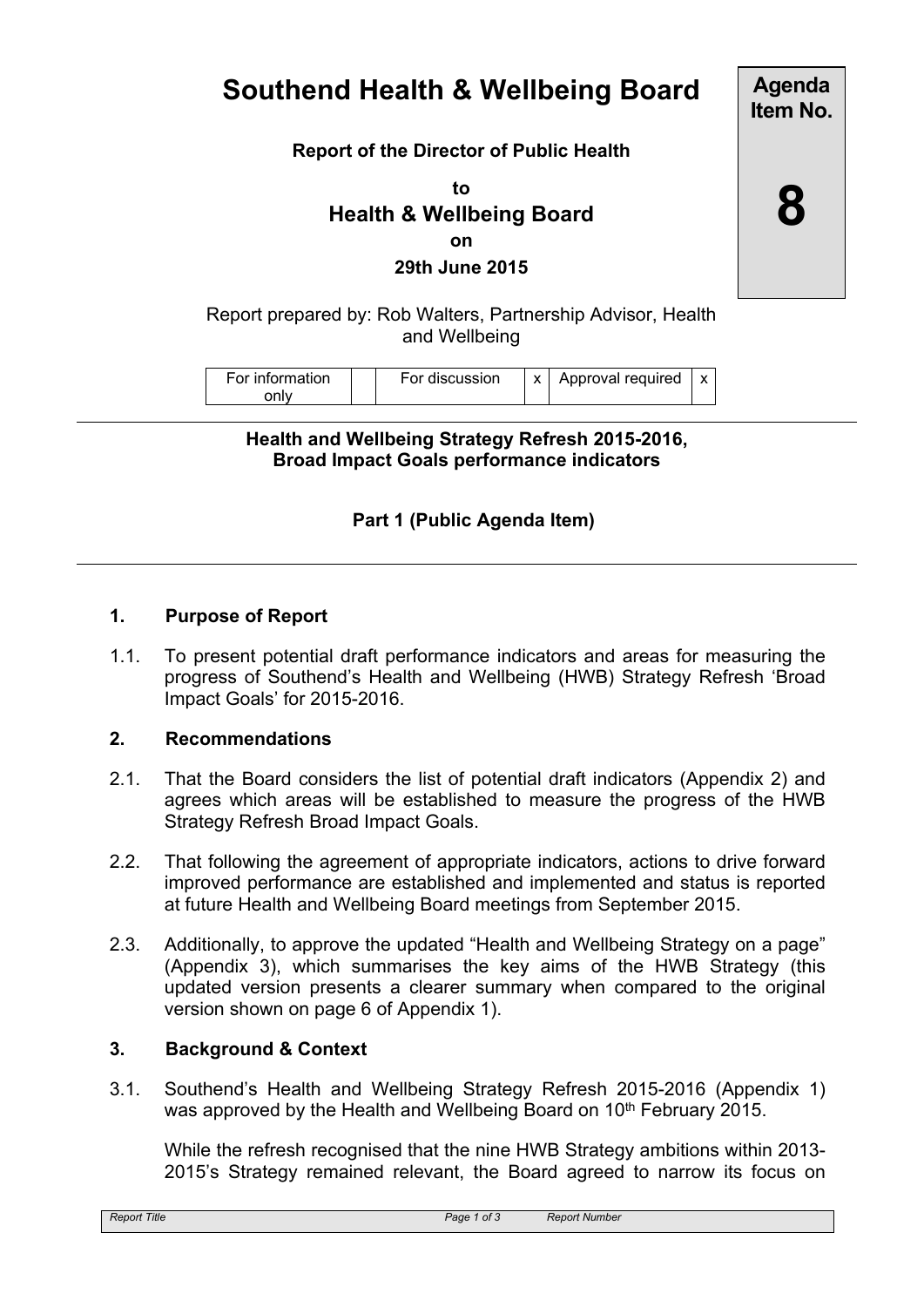delivering a small number of cross cutting 'broad impact' goals for 2015-16 which;

- Increase collective impact and progress
- Add value to work already being delivered through the Strategy
- Improve quality of life for local people
- 3.2 The Broad Impact Goals that were agreed by the Board are;
	- 1. Increased physical activity (prevention)
	- 2. Increased aspiration & opportunity (addressing inequality)
	- 3. Increased personal responsibility and participation (sustainability)
- 3.3 The draft indicators have been developed in line with strategic discussions across the partnership and they observe the recommendations from the in depth People Scrutiny project 2014/15; 'How the Council assists and excites individuals and community groups to achieve healthier lifestyles'.

#### **4. Health & Wellbeing Board Priorities / Added Value**

4.1 The recommendations within this report are specifically intended to support the delivery of the three cross cutting Broad Impact Goals which complement the nine health and wellbeing ambitions.

#### **5. Reasons for Recommendations**

5.1. To ensure that the progress of each broad impact goal is measured appropriately.

#### **6. Financial / Resource Implications**

6.1 Currently, there are no anticipated implications for agreeing the indicators. However, it is recognised that activity to support the progress of each recommended indicator may have financial / resource implications on an individual basis and as such, implications may be presented to the Board for consideration as appropriate at a future stage.

#### **7. Legal Implications**

7.1. None currently

#### **8. Equality & Diversity**

- 8.1. One of the aims of the Broad Impact Goals is to address the negative impacts of inequality on people's health and wellbeing. This is particularly reflected in "B) Increased Aspiration and Opportunity", which is supported by recommended performance indicators.
- 8.2. Some wider considerations have emerged from exploring measures to support the delivery of the Broad Impact Goals, such as continuing to understand patient preference for accessing and engaging with GP services (i.e. phone/online) and ensuring inclusive sustainable options.